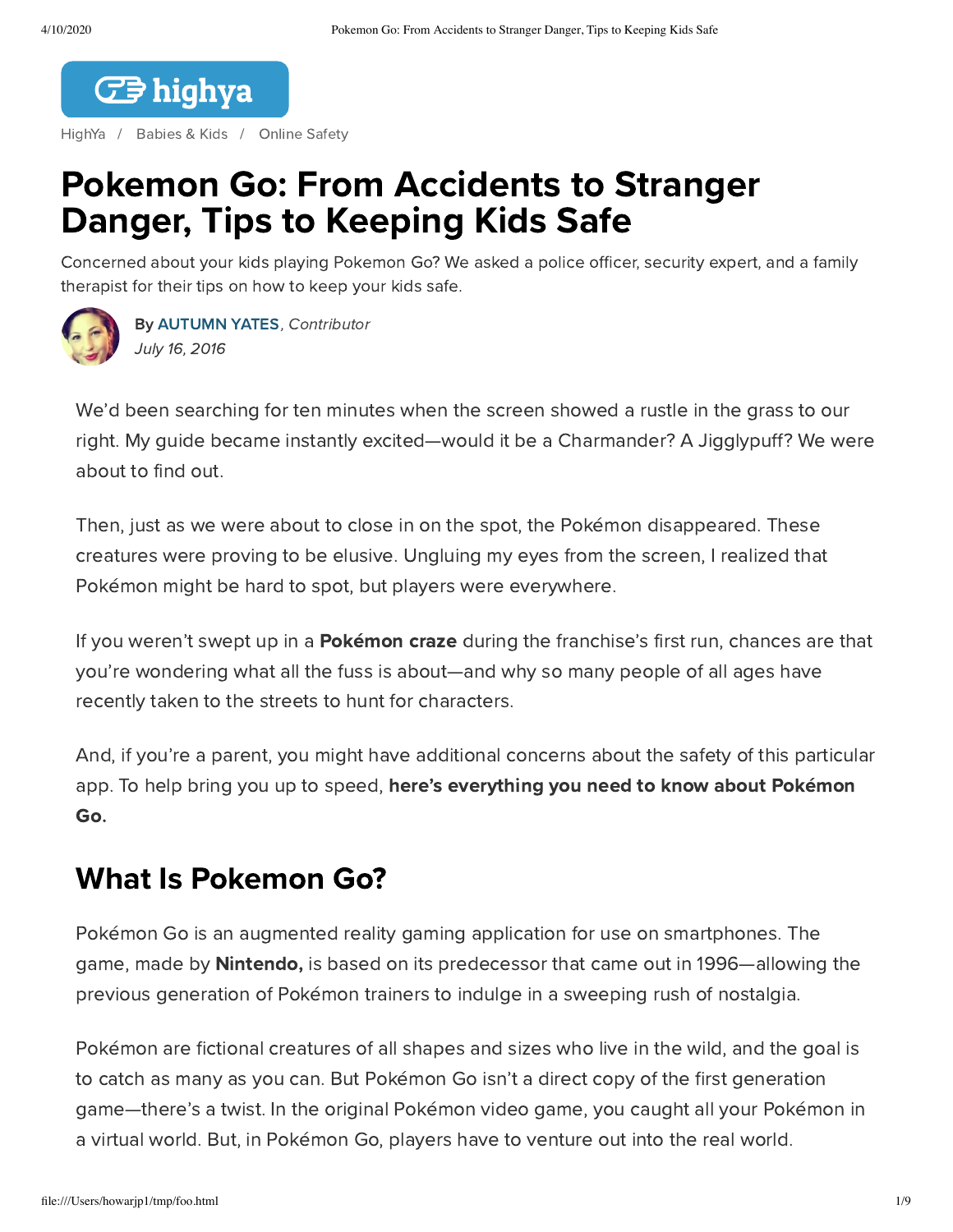To catch your Pokémon, players have to actually go out and wander around town. The game has an integrated GPS mapping system to find Pokémon—which is why you're seeing droves of smartphone users wandering around with devices held in front of their faces.

Unless, of course, one's been spotted! In which case, the game also integrates with a smartphone's camera to show a digital Pokémon displayed against whatever background the player is facing. Just aim and swipe, and you'll make a catch.

## What About Pokestops & Lures?

Besides exploring areas to catch Pokémon, there's also something called Pokestops. These are basically real-world locations, such as a sign, bike rack, storefront, or other recognizable location, that are marked on the in-game map. Players can go to these to nab Pokeballs and eggs—which hatch into full-grown Pokémon later in the game.

If you spot a PokeStop, but your screen shows it to be surrounded by a confetti-like design, that means it's a lure. Now, for parents, the word "lure" has some negative connotations. We'll get into risks of playing shortly, but know that lures are something players set to lure Pokémon—not other players.

There's a lot more to the game, but if you're interested in playing, I found learning on the go to be fairly simple. To help parents who don't intend to play, we asked experts for their opinion on some of the risks and concerns associated with Pokémon Go:

# Is Your Child Under 13? Here Are Pokemon Go Guidelines to Play Safely

For parents who've complained that their kids sit inside all summer long, there are some obvious benefits to playing Pokémon Go—players are outside being active and social. Here's how to ensure that your Pokémon Go trainer has a fun and safe summer:

### 1. Know Pokemon Go's age restriction and data collection policy.

Right off the bat, the most frequent piece of advice we received is that parents should be aware of Pokémon Go's age restriction. The minimum age to open a Pokémon Go account is 13 years old. If your child is under 13, a parent must go to the Pokémon Training Club (after signing in) and agree to their terms of use upon signing up.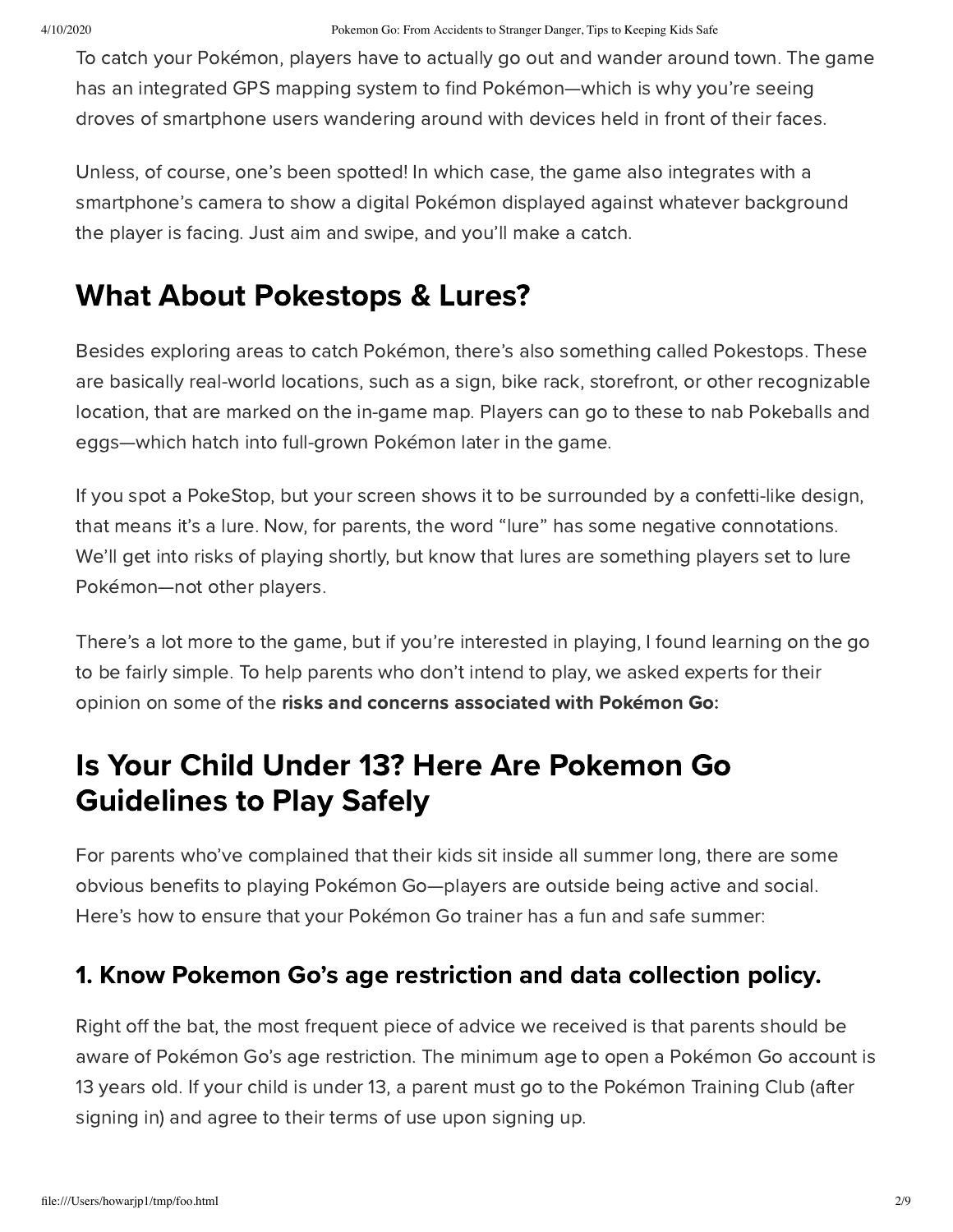It's important that parents read the terms and conditions carefully because the application is set to collect personal data—something parents might want to avoid. That information includes a player's birthday and email address. Note that, by notifying Pokémon Go that your player is under 13, parents have the right to refuse further collection of data.

If an underage player does attempt to sidestep parental approval, Pokémon will delete the account.

Tip: The Pokémon Go app is free, but parents should beware of in-app purchases that are available—including buying PokeCoins ranging from 99 cents into the hundreds of dollars. Be sure to review permissions for these in the Family Sharing settings on iOS and Family Groups on Android.

### 2. Caution your children to keep an eye on where they're going—not just the screen.

The most obvious risk of playing Pokémon Go is getting hurt by stumbling or tripping over an object because a player wasn't paying attention. Even worse is the risk of stepping into traffic and getting hit by a car. Remind your child that it's hard to play Pokémon if they're holed up indoors with a bruised ankle and that keeping an eye on where they're walking means they'll be able to keep playing for days to come.

Cynthia Lieberman, co-founder of Cyberwise.org, offered some additional suggestions to help keep your young Pokémon Go players safe:

"Watching their screens during gameplay instead of watching where they are going can be a safety hazard for kids. You can help kids avoid Pokémon Go FOMO (fear of missing out)—and be safer—by activating the Battery Saver on their smartphone to dim the screen. Then, set the phone to vibrate and have them keep it in their pocket. The vibration will alert them of Pokémon encounters and make them less likely to roam off into the street or run into otherwise unseen obstacles."

Because Pokémon Go invites players to explore real-world environments, you'll most likely find bug-like Pokémon near shrubs in the park, or water-like Pokémon near, you guessed it, water! When reminding your child about the importance of being aware of their surroundings, also mention any particular environments that call for extra caution, including spots that might be home to actual, non-Pokémon wildlife and bugs.

### 3. Know that PokeStops are supposed to be safe, but the people they attract might not be.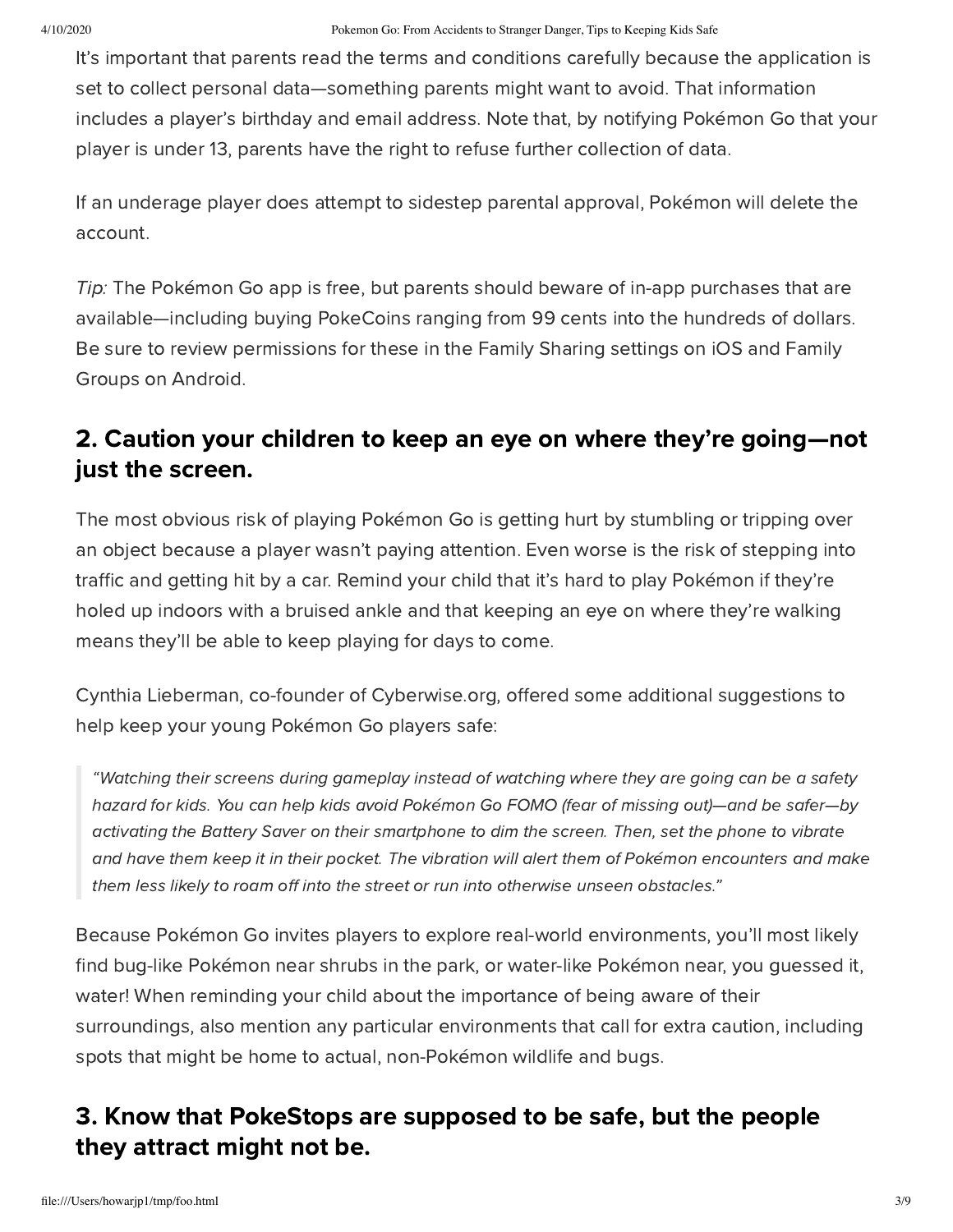PokeStops are a great place to stock up on all sorts of Pokémon Go goodies, so players are naturally attracted to them. However, they're also public places where someone with not-sogreat intentions could lurk, waiting for kids to come by.

How to talk about [stranger](https://www.highya.com/articles-guides/stranger-danger-protecting-your-children-from-cyber-bullying-sexting-and-social-media) danger before playing Pokémon Go?

According to Cynthia, "With mobile devices in the hands of so many kids today, parents should already be communicating with their kids regularly about stranger dangers. Given the physical socialization of its gameplay, kids need to be reminded of the potential risks of talking with people they don't know."

"Even though strangers can't see your kids in the game, they can put out "beacons" that will attract Pokémon hunters to a Pokestop and potentially put a child in harm's way." For this reason and more, Cynthia urges parents to supervise children playing Pokémon Go, particularly those under the age of 13.

Additionally, Pokémon can pop up in unexpected places. This can include a stranger's front yard or near the side of their home.

If your child is exploring for Pokémon and PokeStops outside the normal safe-play boundary around your home, again it's best to have an adult accompany them. Even then, remember to warn your child that it's never, ever appropriate to approach a stranger or a stranger's home.

### 4. Enforce a strict schedule, no matter how tempting nighttime Pokemon can be.

There are certain Pokémon that only come out once the sun goes down, which could entice your child or teen to sneak out and explore past bedtime. Remind the Pokémon players in your family that the dangers above, from wildlife to strangers, are more likely to be a problem at night and under no circumstances should they explore without supervision.



**Vaporeon [stampede](https://vimeo.com/174821377) Central Park, NYC**

from **[Woodzys](https://vimeo.com/user54403736)**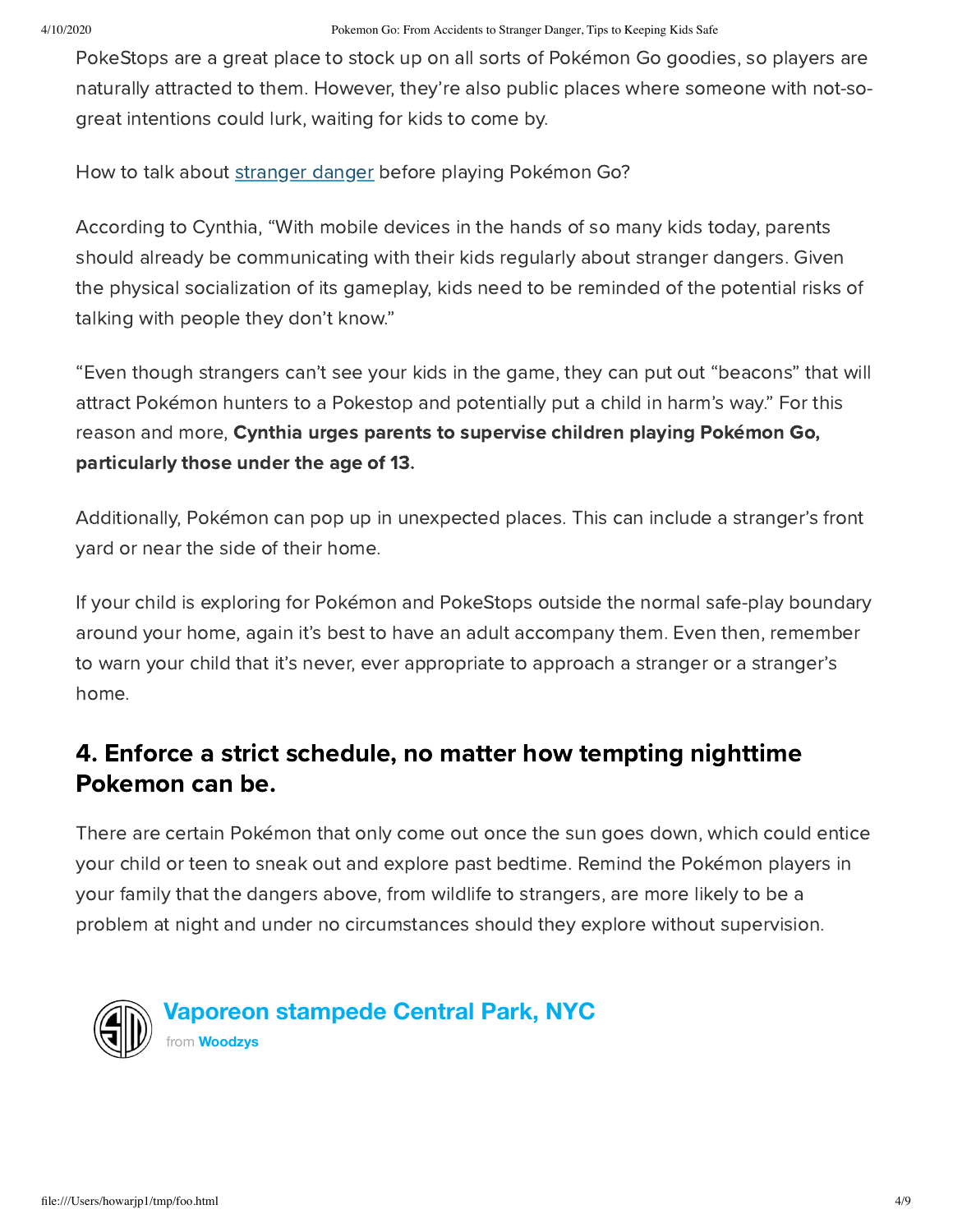

Vaporeon stampede Central Park, NYC. Video: Woodzys on Vimeo.

## A Special Safety Notice for Parents of Teens Playing Pokemon Go

While visions of children playing the new app mostly include exploring on foot, Attorney Marc Lamber warns that if your teen is playing Pokémon Go while driving, it can quickly result in deadly consequences.

He adds that this season is already called "The 100 [Deadliest](https://www.getitc.com/content/2016/05/12/the-deadliest-driving-season-for-teens) Days." Not the title of a horror flick, the gruesome phrase references an annual spike in teen drivers on the road (the period between Memorial Day and Labor Day), which is directly associated with an increase in traffic fatalities increase.

To help prevent accidents due to distracted driving, the Lamber Goodnow legal team offered us the following tips for taking a proactive approach:

- One high-tech solution is to have your teenagers download a "Driving Mode" app to their cellphones, which automatically sends "I'm driving now" replies to texts and calls and holds all [messages](https://itunes.apple.com/us/app/drivesafe-mode/id491938115?mt=8) until you arrive. There's an app for [Android](https://play.google.com/store/apps/details?id=com.funayman.drivingMode&hl=en) devices, as well as Apple phones and a host of other [high-tech](https://lambergoodnow.com/keeping-track-of-your-safe-drivers/) solutions for both teens and parents.
- There are also low-tech ways to solve this problem, including having your kids take a pledge to never text and drive, which can be found by [here](http://forms.nsc.org/distracteddriving_pledge.aspx).

They also urge parents to set an example for their children and teenagers by keeping your attention on the road and away from blinking and ringing devices, much less Pokémon Go. To learn more about strategies to model attentive driving practices, visit their online initiative to stop [distracted](https://lambergoodnow.com/stopdistracteddrivers/) driving.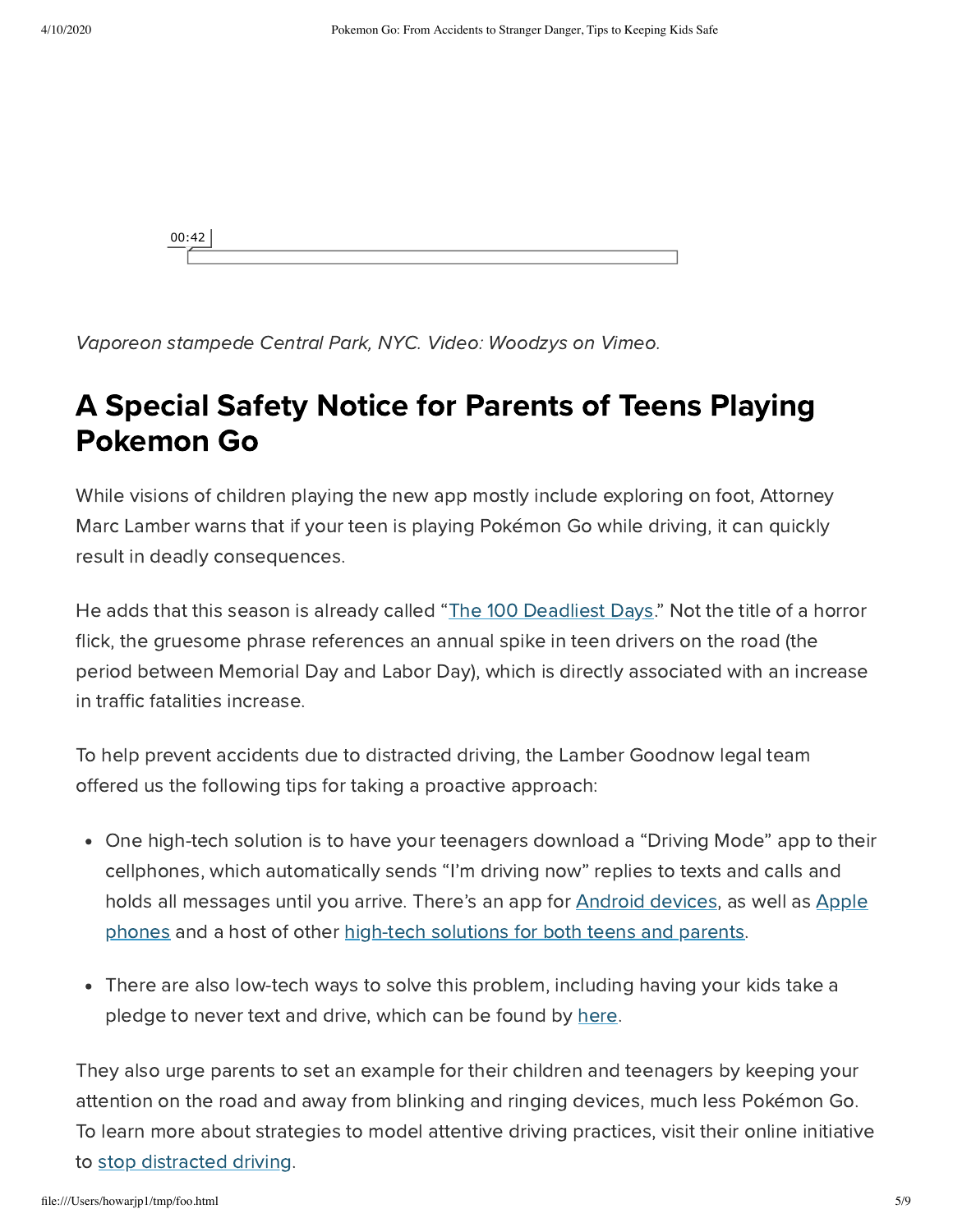# How to Lay the Ground Rules for Playing Pokemon Go?

Parents know that you can sometimes caution your child until you're blue in the face without much effect. So, how can you ensure that your child is playing Pokémon Go safely?

Carrie Krawiec, a licensed marriage and family therapist and executive director of Michigan Association for Marriage and Family Therapy, cautions parents that there isn't a one-size-fitsall approach. Instead, rules should be set out depending on each child's capacity to be responsible and follow directions.

"The best case scenario is to predict as many problems and create as many ground rules before play starts, instead of after." Carrie encourages parents to consider the following:

- How long and how often your child is allowed to play Pokémon Go.
- What behaviors are off limits and what the consequences for misbehavior will be.
- How parents will check (will it be random, scheduled, both).
- What criteria will need to be met to continue having the privilege (bed made, homework complete, chores done, going to sleep on time).
- What criteria are automatic grounds for removal of the privilege (mood changes, not sleeping, dangerous behavior, noncompliance, overusing the family's data allotment).

She suggests that parents rough out a contract and write it down and have each member sign it, but also leave room for flexibility by including something like "We will review in two weeks and troubleshoot as necessary."

Carrie also reminds parents that monitoring shouldn't just be about the negatives of your child's use of Pokémon Go (or any smartphone app), but the things they are doing right with it. Ask yourself, "What are the good things that I should be proud of?"

Remember, it's not just about catching them (your teen, not the Pokémon!); it's about having trust and seeing the positive.

How to Lay the Ground Rules for Playing Pokemon Go

## Bottom Line: Pokemon Go Has Some Great Potential **Benefits**

When researching the risks of playing, we reached out to a local police officer for the above advice. While the tips we've just shared are important for keeping any player safe, the officer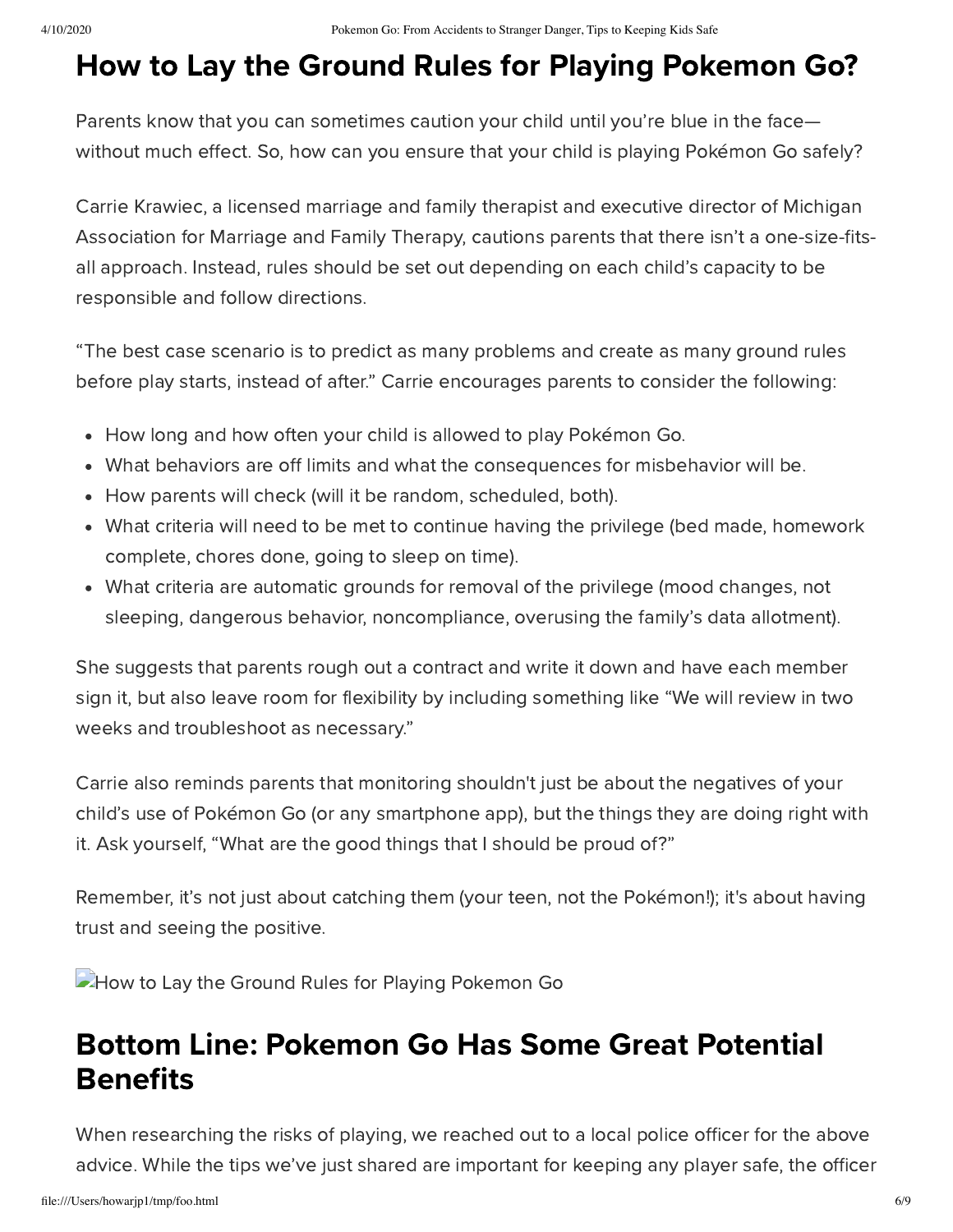stated that he'd yet to encounter any cautionary tales so far, and wanted to note the positives: Namely that Pokémon Go is a great motivator for exercise—the longer a player walks, the more Pokémon he or she can catch!

The game also gives a great chance for parents to play with kids instead of following along to supervise—providing a fun and low-cost activity all summer long.

James Howard PhD is a data scientist and adjunct mathematics instructor at the University of Maryland University College. He's also level 8 Poké Trainer on Team Mystic and wrote to share how his family is using Pokémon Go to spend time together:

"My children are 6 and 4 and one of the things we have done is play Pokémon GO together. They are too young to have cell phones, but we have gone out and walked around together a few nights this week collecting Pokémon and often I let the kids try to catch the Pokémon using my phone. It's been an interesting experience as we talk about the day's events in the AR world at the end of the day. Of course, my wife is completely baffled by all of this."

Cynthia Lieberman also wrapped up with a positive perspective, saying, "It's to get family members out of the house and working together to catch Pokémon creatures in the great outdoors. Pokémon trading cards were all the rage 20 years ago with young kids, and now those kids are becoming parents."

Not only does playing together make the most sense for safety, but it also gives you a chance to bond with your tiny trainers while doing what every Pokémon player dreams of catching them all.

#### About Our Experts:

#### Marc Lamber

Mr. Lamber, a Martindale Hubbell AV Preeminent rated trial attorney (highest peer-review rating), specializes in plaintiffs' catastrophic injury and wrongful death litigation. He formed the Plaintiff Personal Injury (PI) Practice at Fennemore Craig, P.C., and has spent the past 20 years developing it. He is the Chairperson of the PI Practice. To learn more about the Lamber Goodnow legal team go to [www.lambergoodnow.com](https://lambergoodnow.com/).

#### Cynthia Lieberman

file:///Users/howarjp1/tmp/foo.html 7/9 Cynthia Lieberman is co-Founder, [CyberWise.org](https://www.cyberwise.org/) and runs Lieberman Communications, a content marketing and PR consultancy firm for Fortune 500 companies. Equipped with a graduate degree in the pioneering field of Media Psychology and Social Change, Lieberman